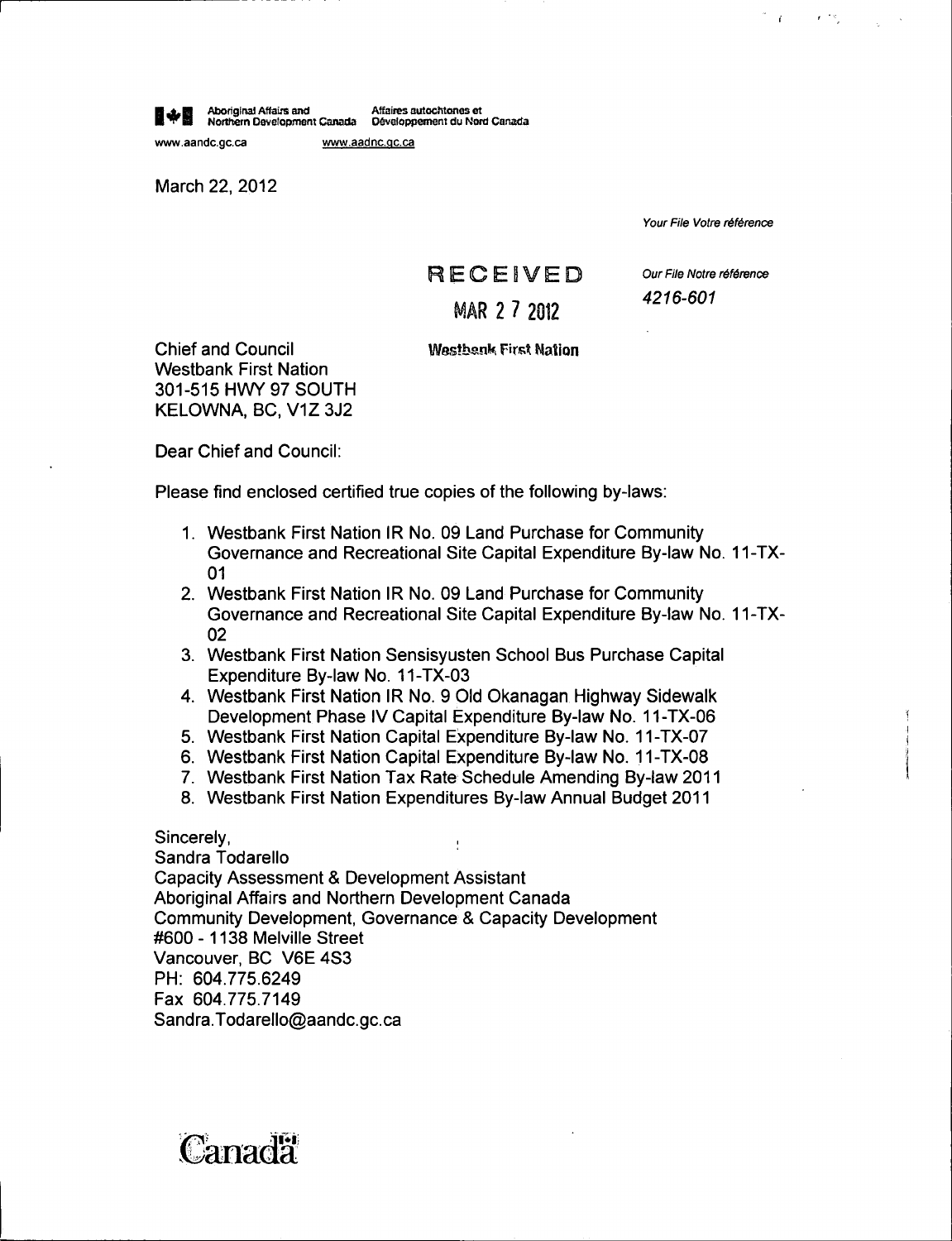## **CERTIFICATION**

Pursuant to Section 86, Indian Act RSC 1985 C.I-5 and amendments thereto, I certify that the attached copy of the Westbank First Nation IR No. 09 Land Purchase for Future Community Governance and Recreational Site Capital Expenditure By -law No. 11 -TX -01 dated March 16, 2011 is a true copy of the said by -law.

 $\ddot{\cdot}$ 

**Bill Guerin, Director** Community Development, a Superintendent as defined in Sec 2(1) Indian Act RSC 1985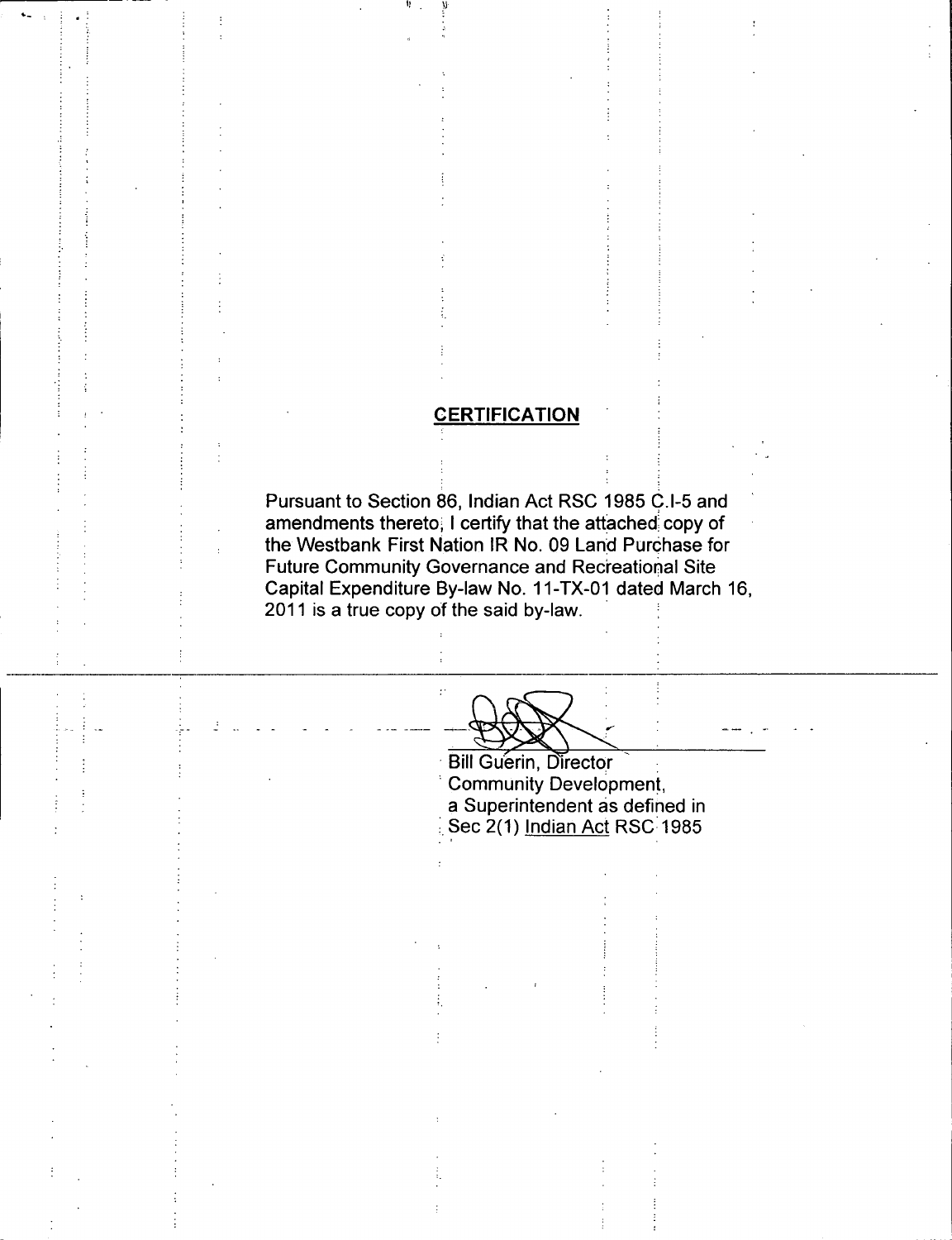Ministre des Affaires indiennes et du Nord canadien et interlocuteur federal aupres des Metis et des Indiens non inscrits



Minister of Indian Affairs and Northern Development and Federal Interlocutor for Métis and Non-Status Indians

Ottawa, Canada K1A OH4

I, the Minister of Indian Affairs and Northern Development, HEREBY APPROVE, pursuant to section 83 of the Indian Act, the following by -law made by the Westbank First Nation, in the Province of British Columbia, at a meeting held on the 31st day of January 2011.

Westbank First Nation IR. No. 09 Land Purchase for Future Community Governance and-Recreational Site Capital Expenditure By -law No. 11 -TX -01

Dated at Ottawa, Ontario, this  $16^{11}$  day of  $11^{10}$  at cubal cubal contains 2011.

aada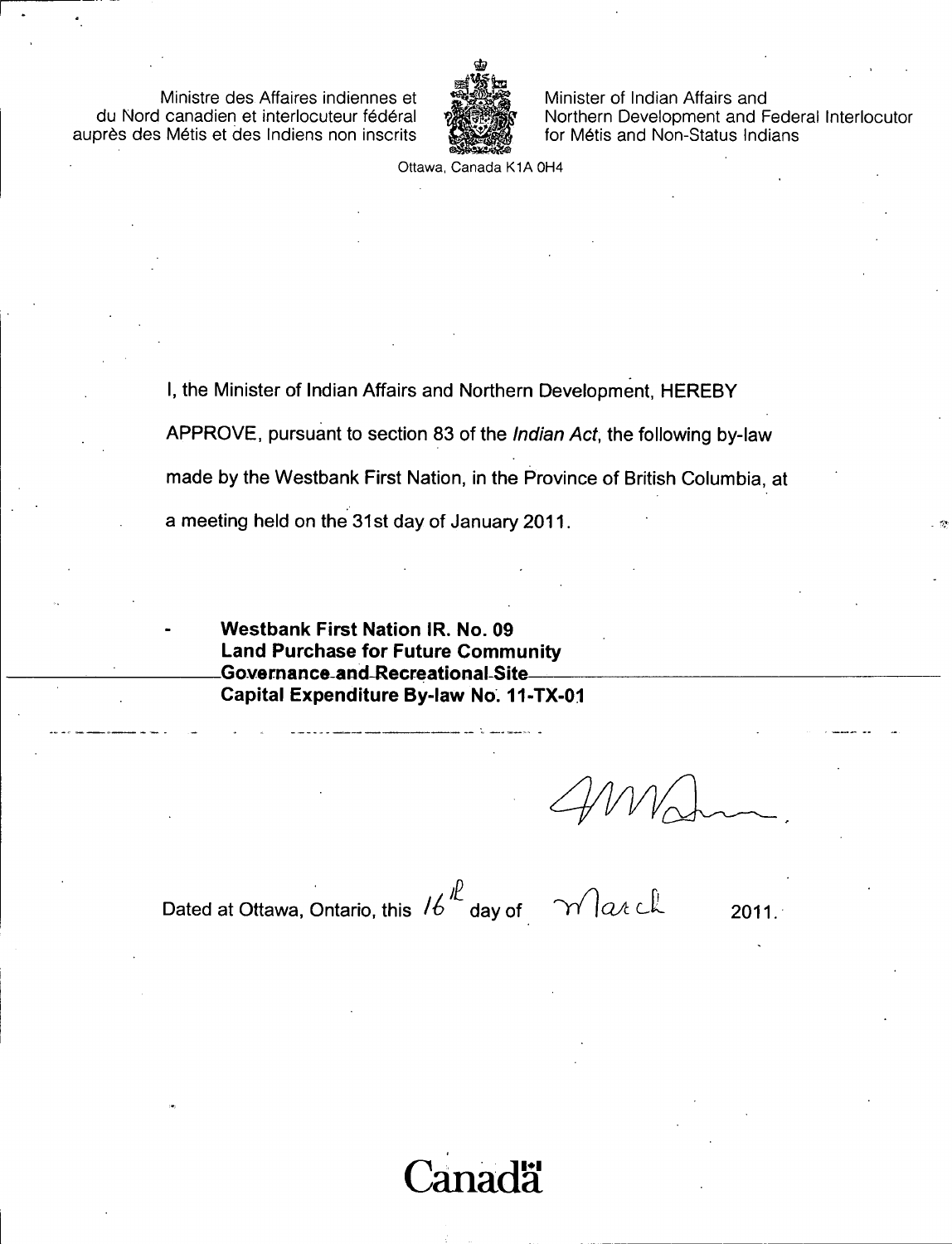## WESTBANK FIRST NATION IR No.09 FUTURE COMMUNITY GOVERNANCE SITE LAND PURCHASE CAPITAL EXPENDITURE BY -LAW NO. 11 -TX -01

To authorize the expenditure of <sup>a</sup> maximum of Two Hundred and Seventy Thousand Dollars (\$270,000.00) from money raised pursuant to section 83(1) of the *Indian Act*, for the purpose of purchasing locatee land within the Tsinstikeptum Indian Reserve No. 09.

## WHEREAS:

- A. Pursuant to Section 83(1) of the *Indian Act* and the Westbank First Nation's inherent right of self-government, the Westbank First Nation has enacted the Westbank First Nation Property Taxation By-law, 95-TX-08 (the "Taxation By-law");
- B. In accordance with section 12(3)(1) of the Taxation By-law, the Westbank First Nation annually deposits Ten (10%) percent of annual gross taxes in a cumulative capital projects fund (the "Cumulative Fund") to be used from time to time for such capital projects as may be authorized by separate by -law;
- C. Pursuant to the Westbank First Nation Expenditure By-law, 1995, amended by By-law 97-TX-03 (the "Expenditure By-law"), the Westbank First Nation is authorized to expend- moneys raised pursuant to the Taxation By -law for local purposes, including the provision of Local Services on Reserve and capital projects;
- D. The Council of the Westbank First Nation deems it desirable and in the best interest of the Band members to advance funds to complete the purchase of locatee land for future governance and recreational site.
- E. The Westbank First Nation has concluded the total cost of purchasing of the locatee land for future expansion of governance and recreational use to be not more than.\$270,000 as outlined in Schedule "A" to this By-law.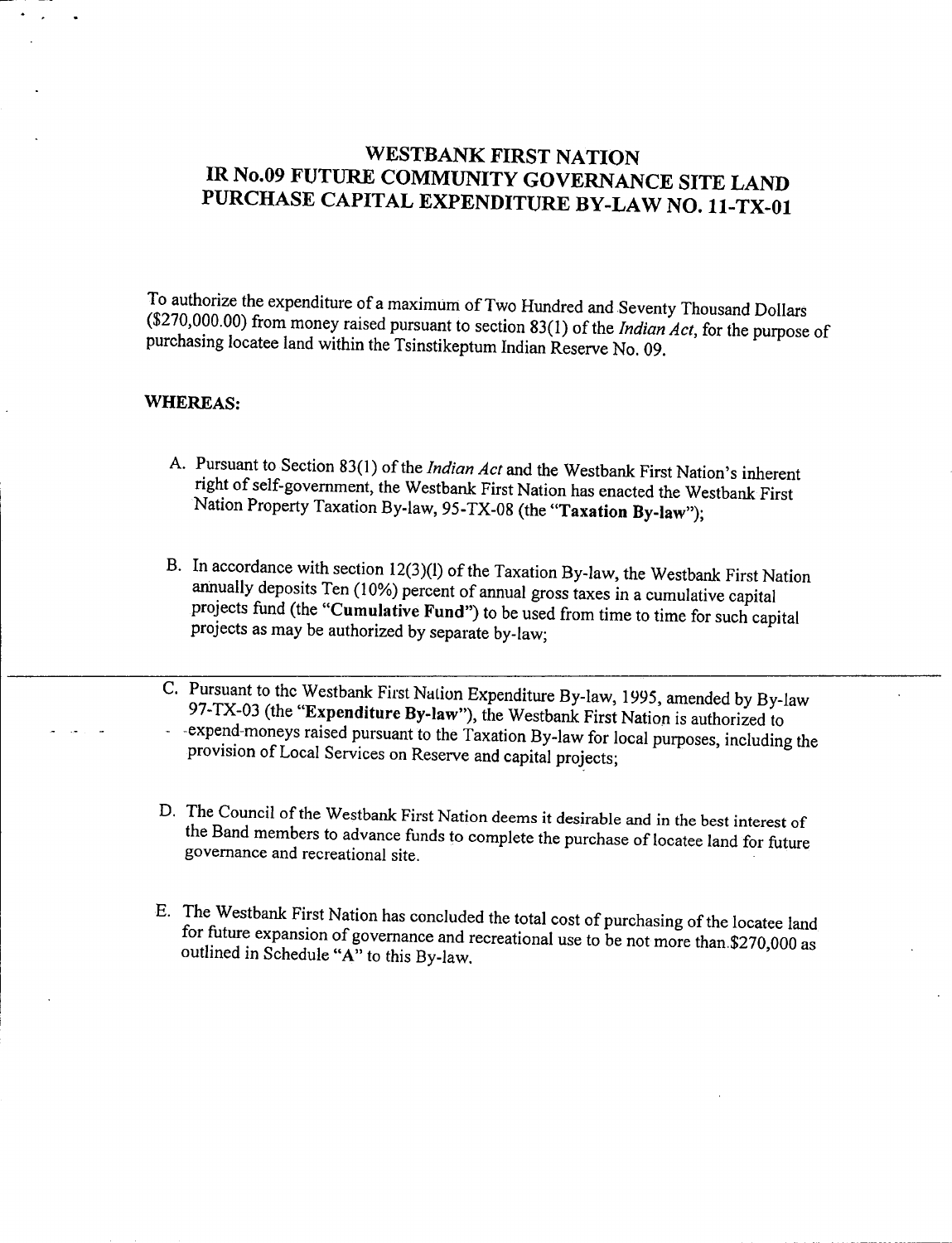NOW THEREFORE, the Council of the Westbank First Nation hereby enacts the following by- law;

### SHORT TITLE

1. This By -law may be cited for all purposes as the IR No. 09 Land Purchase for Future Community Governance and Recreational Site Capital Expenditure By-law No. 11-TX-01.

## EXPENDITURE AUTHORIZATION

- 2. The Westbank First Nation hereby acknowledges that it is in the best interests of the members of the Westbank First Nation to purchase land for future community governance and recreation site project as summarized in Schedule "A" to this By- law.
- 3. The Westbank First Nation hereby approves the expenditure of not more than Two Hundred and Seventy Thousand (\$270,000.00) Dollars from the Cumulative Fund for the purposes of purchasing land for future community governance and recreational site purchase project (the "Project Funds").
- 4. The Westbank First Nation also authorizes the expenditure of all or <sup>a</sup> portion of the Project Funds to acquire all such lands, easements, rights-of-way, licences, permits, rights and authorities as may be required or desirable for or in connection with the IR No.09 future community governance and recreation land purchase project.
- 5. Any of the Project Funds not expended on the IR No.09 community governance and recreation land purchase project or incidental costs related thereto, will be reimbursed to and deposited iri the Cumulative Fund upon completion of the IR No. 09 community governance and recreation land purchase project.
- 6. All revenue collected related to this By -law will be reimbursed to " the Cumulative Fund".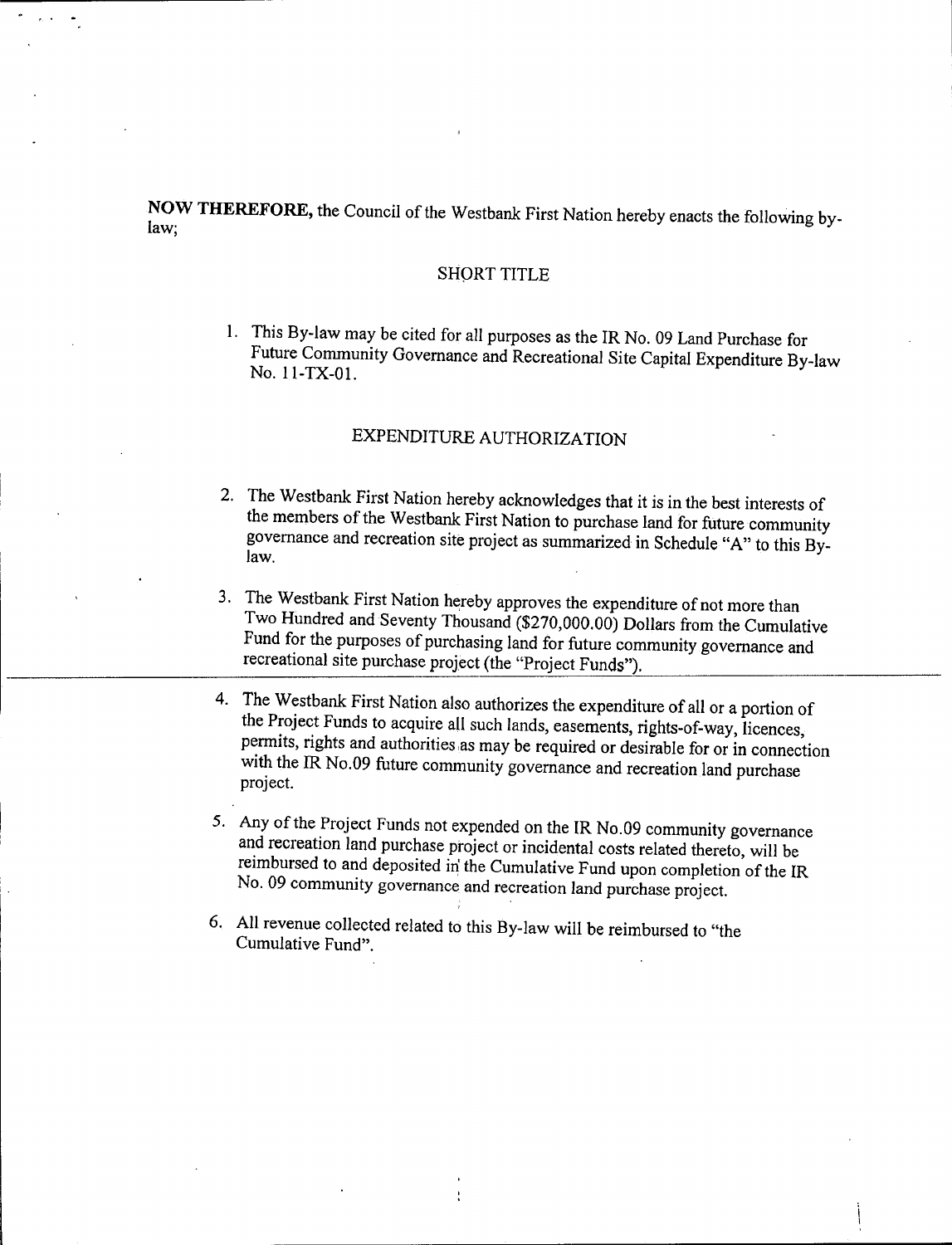#### EFFECTIVE

7. This By -law comes into full force and effect upon approval by the Minister of the Department of Indian Affairs and Northern Development.

#### BE IT HEREBY RESOLVED AND AGREED:

That this By -law, entitled the IR No. 09 Future Community Governance and Recreational Land Purchase Project WFN By-law No. 11-TX-01 being read for the first, second and third and final time by the Council of the Westbank First Nation held at a duly convened meetings.

Read <sup>a</sup> first time by the Council of Westbank First Nation at <sup>a</sup> duly convened meeting held on the 20<sup>th</sup> day of December, 2010.

Exempt from <sup>a</sup> second reading pursuant to section 60.9 of the Westbank First Nation Constitution.

Read a third time, and enacted as a Westbank Law, by Council of the Westbank First Nation at a duly convened meeting held on the 31<sup>st</sup> day of January, 2011.

Councillor Michael De Guevara Councillor Loretta Swite-Ghostkeeper Councillor Mickey Werstuik Councillor Lorrie Hogaboam